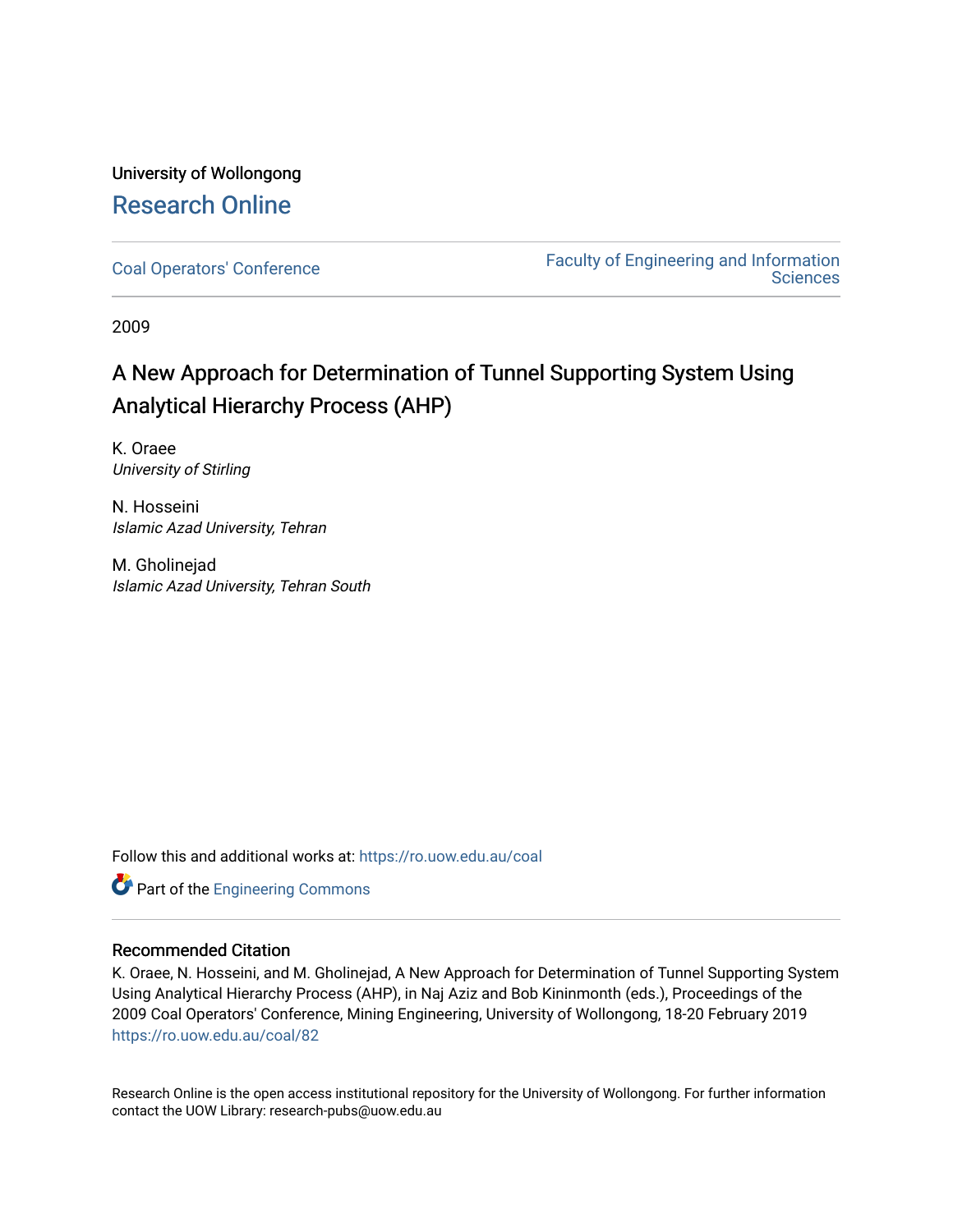# **A NEW APPROACH FOR DETERMINATION OF TUNNEL SUPPORTING SYSTEM USING ANALYTICAL HIERARCHY PROCESS (AHP)**

# **Kazem Oraee1 , Navid Hosseini<sup>2</sup> , Mehran Gholinejad3**

*ABSTRACT:* In underground mining, the selection of support system for mine tunnel development plays a significant role in safety and economics of operations. Traditionally, such selection is on the basis of the experience of the design engineer. Nevertheless, the validity of such selection is questionable. A new approach for selecting the optimum tunnel support system based on Analytical Hierarchy Process (AHP) is proposed. In this new approach, the selection of the tunnel support system is considered as a multi criteria decision-making problem. Firstly, by using the numerical Finite Difference Method (FDM), based on technical and stability parameters of the tunnel, different support systems are specified. Then, by considering the economics and performance indices of each support system, a decision tree based on AHP model is generated and the optimum support system is selected. As a field study, the method is applied to Tabas collieries in Iran. It is concluded that the proposed support system determination is advantageous compared to other alternatives. Therefore, the proposed approach can assist the engineer in selection of optimum tunnel support system in different underground mining situations.

# **INTRODUCTION**

In many cases, the support system for tunnel construction is selected based on the experience of the design engineer, hence personal judgment is often the main basis in stead of intellectual and scientific criteria (Oraee K., 2001). There are various support systems for any particular situation but the selection of the optimum system depends on many technical and economical parameters.

The main aim of this study is to select proper support system by using the AHP model. As a field study, this technique was applied to tunnel C1, which is one of the main entries in various Tabas coalfield mines, which is located in the central part of Iran. Due to being a large reserve and of regular geometry of the coal seams, coal is mined by mechanized longwall mining. This method requires excavation of several tunnels; some must be stable for long time and even during entire life of the mine. Therefore, the selection of appropriate tunnel support system is an important aspect of tunnel construction.

#### **GEOMECHANICAL PROPERTIES OF TABAS COAL FIELD**

The validity of numerical modelling and the results of model analysis are dependent on the determination of the geomechanical parameters of surrounding rock mass. Hence, by field studies and existing technical reports (Hosseini Navid, 2008) the geomechanical properties of tunnel rock mass is collected. Based on laboratory and field data, the uniaxial compressive strength of surrounding rock mass of the tunnel is 10.7 MPa, and the obtained tensile strength, based on Brazilian test, is 1.3 MPa. The Young's modulus and Poisson's ratio are 4385 MPa and 0.25, respectively. Based on the triaxial compressive test results, the resultant friction angle is 35 degree and cohesion of rock mass is 5 MPa. The geomechanical parameters of rock mass are shown in Table 1.

| Table 1: Geomechanical parameters of rock mass (Hosseini Navid, 2008) |  |  |  |
|-----------------------------------------------------------------------|--|--|--|
|-----------------------------------------------------------------------|--|--|--|

| o. | o. |                                              | m |  |
|----|----|----------------------------------------------|---|--|
|    |    | 10.7 MPa 1.3 MPa 4385 MPa 0.25 35 Deg. 5 MPa |   |  |

 $\overline{a}$ *1 Professor, University of Stirling, UK* 

*<sup>2</sup> PhD Student, Islamic Azad University, Tehran, Iran* 

*<sup>3</sup> Assistant Professor, Islamic Azad University, South Tehran Branch, Iran.*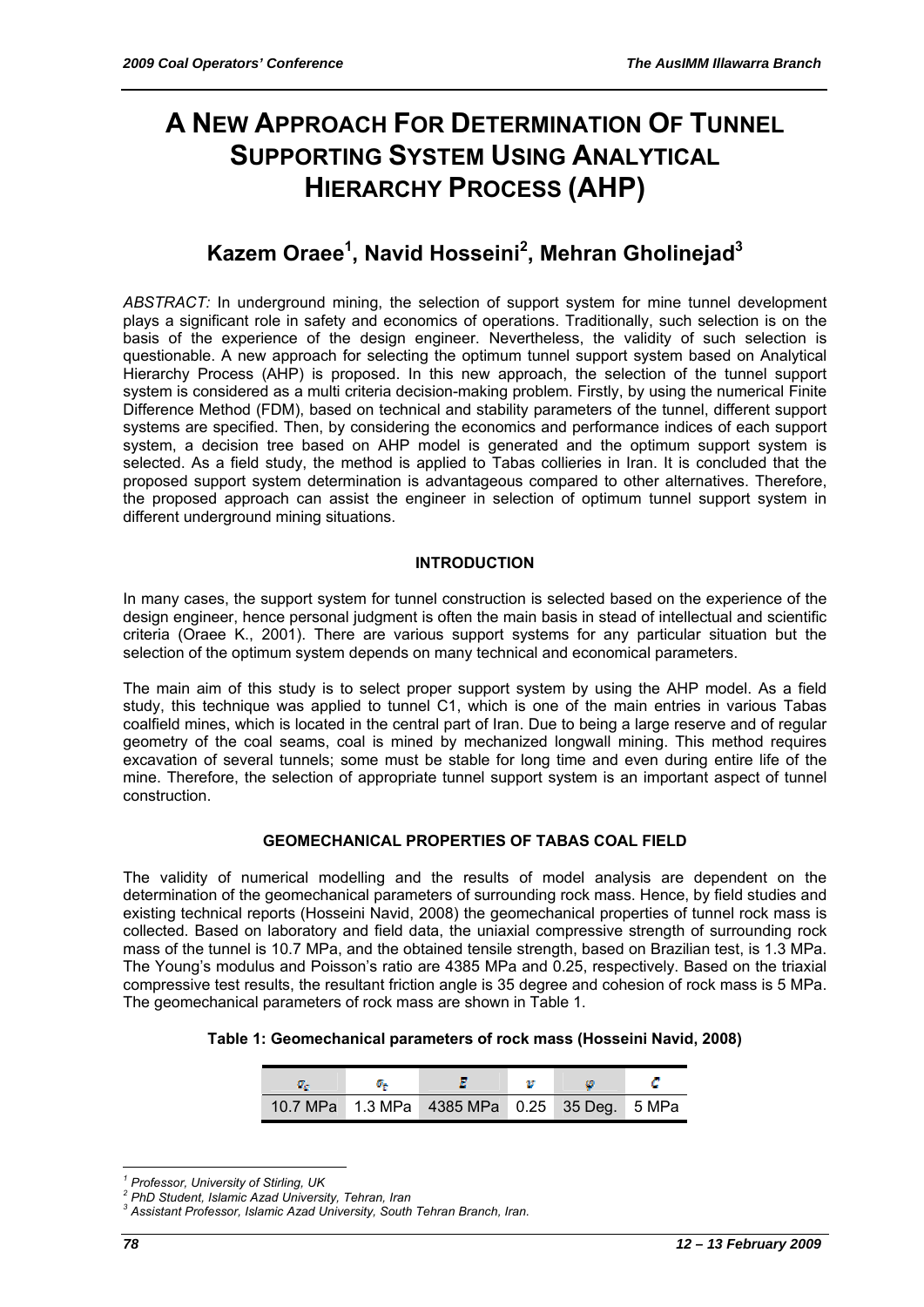#### **MODELING THE BEHAVIOR PARAMETERS OF SUPPORT SYSTEM**

In this study, the states of various support systems (Hosseini Navid, 2008; Oraee K., 2005) were analysed by using numerical modelling. The defaulted mechanical properties of each support system such as Young's modulus, Poisson's ratio, bulk modulus and rigidity modulus for steel sets and rock bolts were defined according to relevant standards. In addition, the Young's modulus of shotcrete can be calculated by equation 1.

$$
E = A.\sigma_h^B
$$

(1)

Where *E* is the Young's modulus of shotcrete (MPa),  $\sigma_b$  s the concrete uniaxial compressive strength (MPa), and *A* and *n* are statistical constants, which depend on the cementation degree and compressive strength characteristics. Base on engineering judgment and long-term of the tunnel life (Oraee K., 2005) *A* and *n* are selected as 6500 and 0.5 respectively.

#### **THE STATE OF IN-SITU STRESSES**

In-situ stresses are one of important effective parameters on the state of tunnel support system. For the analysis of the support system state in numerical model the magnitude and direction of in-situ stresses in modelling must be defined. The in-situ stresses are calculated by using equation 2 and 3.

$$
\sigma_V = \gamma \cdot \hbar \tag{2}
$$

$$
\sigma_H = \frac{v}{1 - v} \sigma_V \tag{3}
$$

Where  $\sigma_V$  and  $\sigma_H$  are the vertical and horizontal in-situ stress, respectively,  $V$  is the average density of overlying strata, *h* is the depth below ground surface and *v* is the Poisson's ratio. Based on existing data (Hosseini Navid, 2008), the vertical and horizontal in-situ stresses are 17.4 MPa and 5.1 MPa, respectively.

#### **NUMERICAL MODELING AND SUPPORT SYSTEM SELECTION**

In this study,  $F LAC^{3D}$  software (Itasca, 2002) was used for modelling.  $F LAC^{3D}$  is a numerical code, based on three-dimensional finite difference method, which has comprehensive usage in rock mechanics engineering study.

For modelling, the tunnel geometry was defined in FLAC<sup>3D</sup> software as the first step. Then, the geomechanical properties of tunnel surrounding rock mass like, Young's modulus, Poisson's ratio, bulk modulus, rigidity modulus and also compressive strength, tensile strength, internal friction angle, density and cohesion were input in the model. Consequently, the behaviour of tunnel surrounding rock mass by FLAC<sup>3D</sup> was analysed and the potential of failure and displacement was calculated. In the next stage, the various support systems were applied and the mechanical state of the tunnel after applying each support system was determined. Based on this modelling, the proper support system was selected from technical viewpoint. The grid model of  $F LAC^{3D}$  is shown in Figure 1.

To analyse the support system capability, four critical points were selected according to Figure 2. As can be seen in the figure, point 1 is at tunnel roof; point 2 at tunnel floor and points 3 and 4 are locating at the wall and floor intersections of, horizontal and vertical directions, respectively.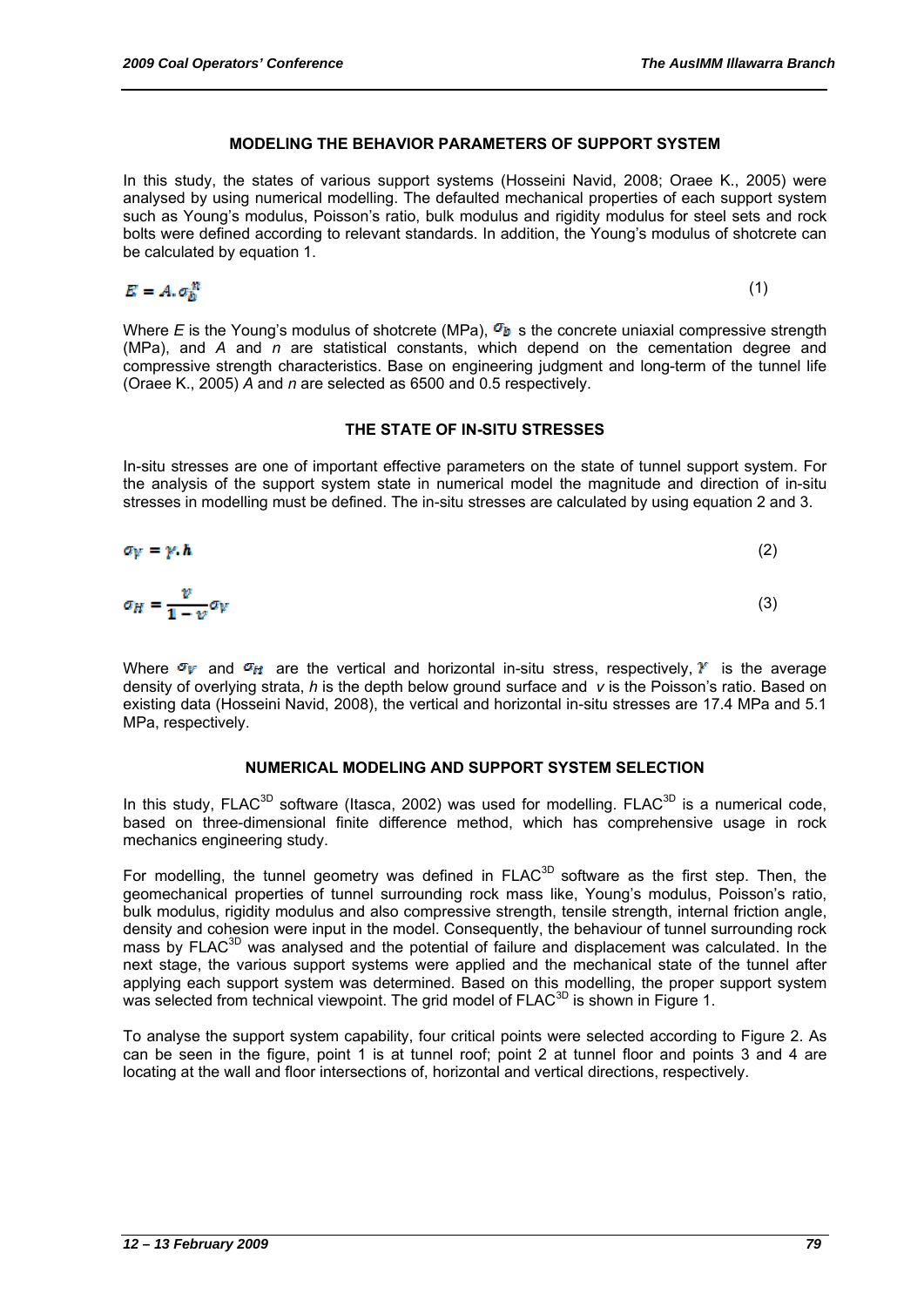

**Figure 1 - Grid 3D model of tunnel** 



**Figure 2 - Selected critical points at tunnel** 

In total 10 different support systems (Oraee K., 2005) were applied in model and the stability state for each support system was analysed as presented in Table 2.

#### **Table 2 - Studied support systems with index**

| No.                     | <b>Support system explanation</b>                                    | <b>Index</b> |
|-------------------------|----------------------------------------------------------------------|--------------|
| 1                       | Supporting by B40 shotcrete 5 cm in thickness                        | A            |
| $\mathbf{2}$            | Supporting by B40 shotcrete 8 cm in thickness                        | B            |
| $\mathbf{3}$            | Supporting by B40 shotcrete 8 cm in thickness together with rockbolt | C            |
| $\overline{\mathbf{4}}$ | Application of roof piping together cement injection                 | D            |
| 5                       | Application of rockbolt to the gallery roof and sides                | E.           |
| 6                       | Application of steel arches with 1m spacing                          | F            |
| $\overline{7}$          | Application of steel arches with 0.5 m spacing                       | G            |
| 8                       | Supporting by B50 shotcrete 5 cm in thickness                        | н            |
| 9                       | Supporting by B50 shotcrete 8 cm in thickness                        |              |
| 10                      | Application of steel arches with 1 m spacing together with rockbolt  |              |

After the applying the support system, the displacement state of tunnel's surrounding rock mass, was determined at the four points as depicted in Figure 2. The maximum stress at the tunnel surrounding was also estimated. Based on the above results and the maximum pressure of support system, the safety factor for each support system was calculated. Displacement at these four points and safety factor are shown in Table 3.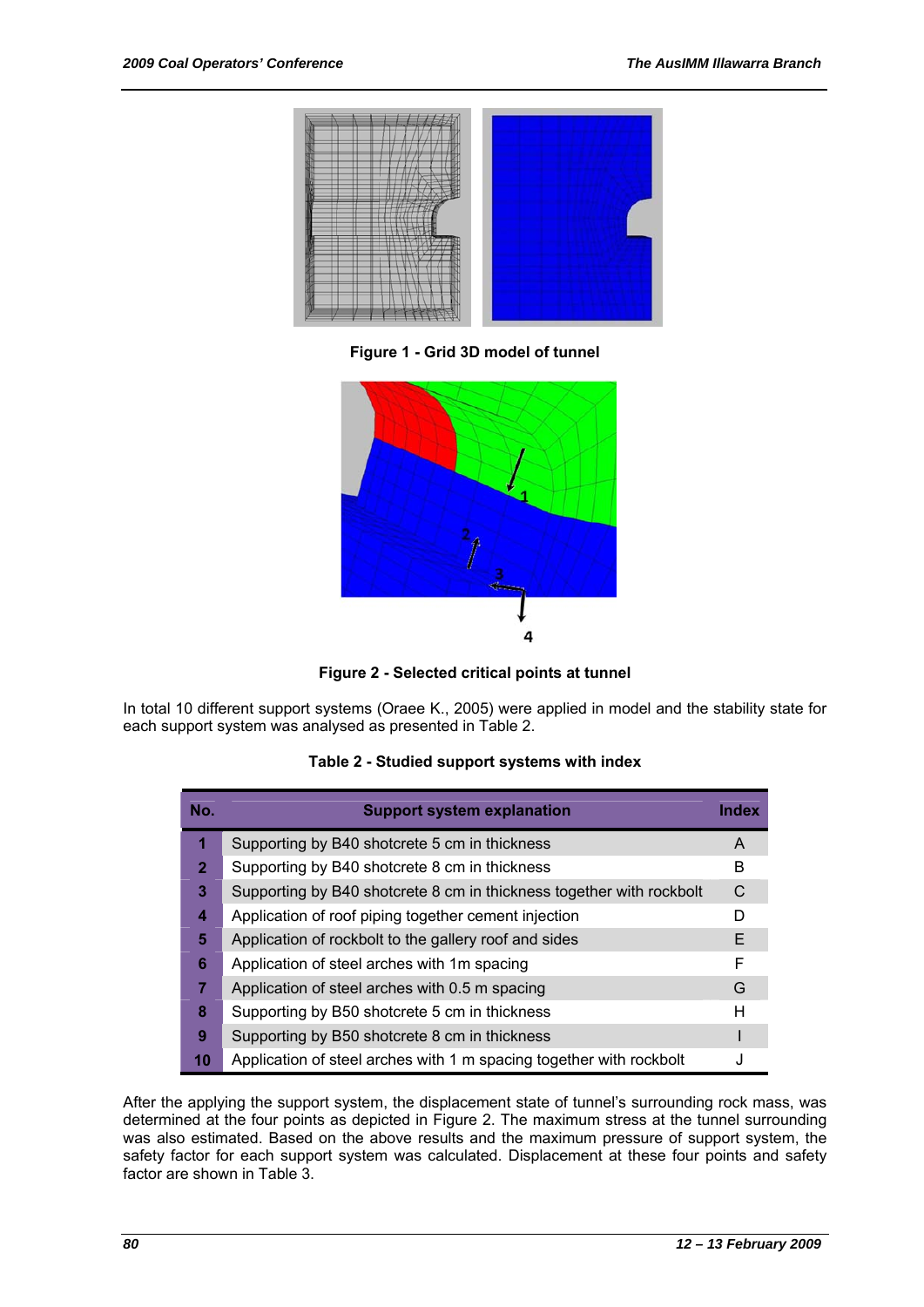| <b>Model index</b> | Displacement at point (cm) |              |       | The maximum stress on |                            | <b>Safety factor</b> |
|--------------------|----------------------------|--------------|-------|-----------------------|----------------------------|----------------------|
|                    | 1                          | $\mathbf{2}$ | 3     | $\boldsymbol{4}$      | tunnel circumference (MPa) |                      |
| A                  | 11.51                      | 26.82        | 12.25 | 4.03                  | 36.44                      | 1.04                 |
| B                  | 8.92                       | 24.00        | 11.03 | 2.08                  | 29.93                      | 1.47                 |
| C                  | 1.89                       | 3.72         | 1.33  | 0.50                  | 24.75                      | 2.32                 |
| D                  | 2.10                       | 3.92         | 1.02  | 0.43                  | 23.73                      | 2.44                 |
| E                  | 10.30                      | 23.36        | 8.19  | 5.11                  | 29.47                      | 1.15                 |
| F                  | 4.14                       | 6.35         | 4.12  | 3.19                  | 22.82                      | 1.79                 |
| G                  | 2.81                       | 3.63         | 1.30  | 0.61                  | 25.70                      | 2.13                 |
| H                  | 10.62                      | 25.11        | 11.83 | 3.29                  | 35.61                      | 1.25                 |
| I                  | 8.13                       | 23.91        | 10.09 | 2.01                  | 30.04                      | 1.59                 |
| J                  | 3.50                       | 4.01         | 2.61  | 0.82                  | 25.11                      | 2.28                 |

#### **Table 3 - Results of numerical model**

As, the minimum acceptable factor of safety is two (2), for this result, the four support systems of C, D, G and J are the only accepted from technical viewpoint. Therefore, the final optimum support system will be selected from one of them.

Consequently, based on experience and viewpoints of expert engineers the decision criterions should be determined for the selection of the proper support system (Yavuz M., Iphar M., Once G., 2007). The considered decision criterions for the selection of the proper support system are given in Table 4.

#### **Table 4 - Considered decision criterions for proper support system selection**

| No. | <b>Criterions explanation</b>          | <b>Index</b>   |
|-----|----------------------------------------|----------------|
| 1   | The vertical displacement at point 1   | C <sub>1</sub> |
| 2   | The vertical displacement at point 2   | C <sub>2</sub> |
| 3   | The vertical displacement at point 3   | C3             |
| 4   | The horizontal displacement at point 3 | C <sub>4</sub> |
| 5   | The support system costs               | C <sub>5</sub> |
| 6   | The support system performance         | C6             |
|     | Safety factor                          |                |

#### **THE HIERARCHY DESIGN**

After determination of goal, options and criterions the hierarchy tree of AHP model (Saaty T.L., 1980) were designed. placed in the first level of hierarchy, is the goal, which is support system selection. In second level, is criterions and in the third level, options are arranged. The hierarchy designed for this study is presented in Figure 3.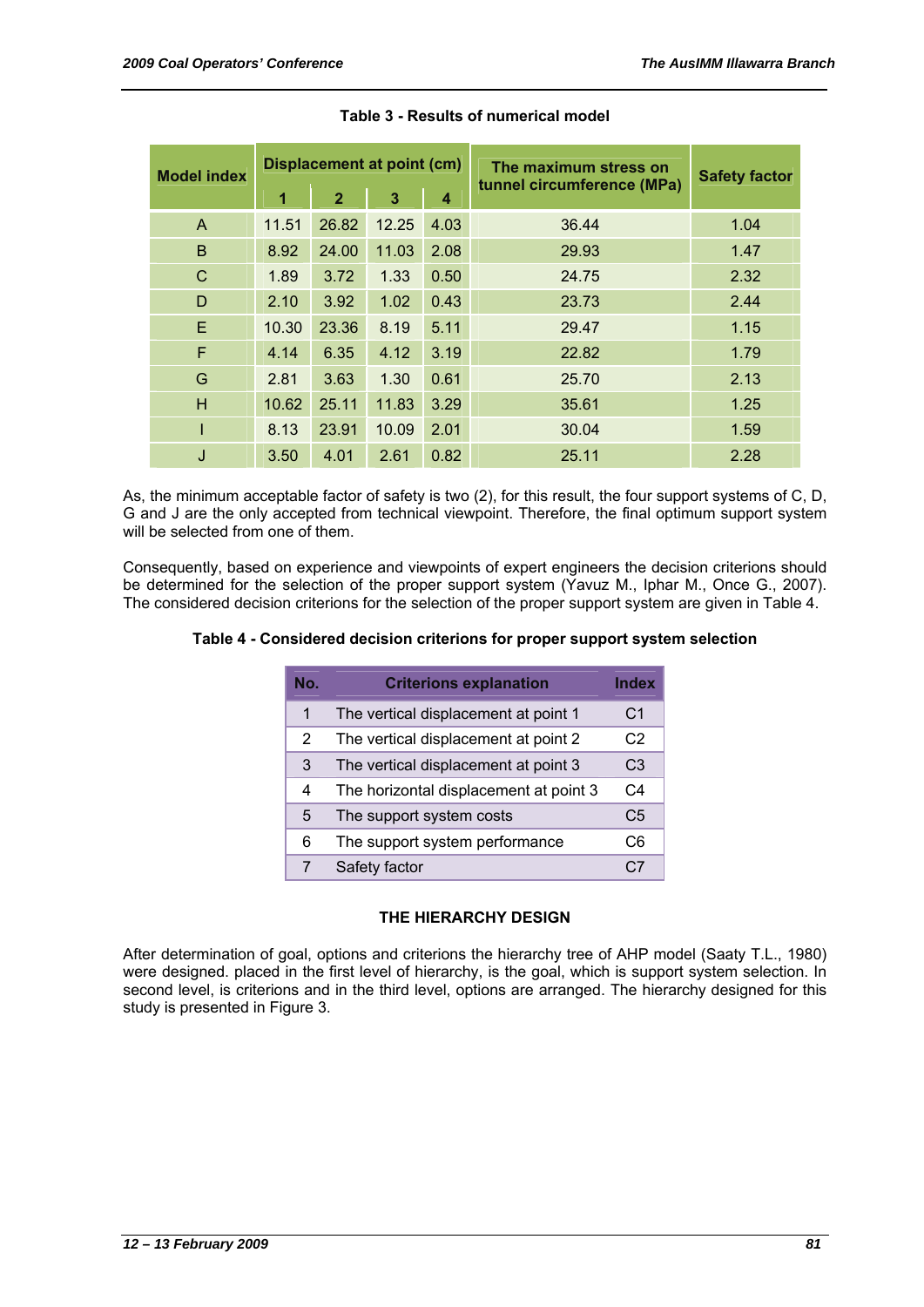

**Figure 3 - Hierarchy designed for proper support system selection** 

Among the ten support systems studied, four were technically acceptable and were arranged in level 3, as options.

Generally, in AHP model the elements of each level with its respective element in above level are compared as pair-wise, and therefore the local priority are calculated. Then, with assimilating the local priorities, overall priority was calculated. As expressed, in AHP model all comparisons were pair-wise and based on oral judgments that expressed by Preference values as mentioned in Table 5.

In this stage, the relative weight of each support system must be determined by the mathematical mean method (Amirafshari M., Qolinejad Mehran., Hosseini Navid, 2005). The pair-wise comparison of acceptable support systems (C, D, G and J), the summation weights matrix, and the average weights matrix of each rows, all based on criterion C1 are shown in Tables 6, 7 and 8, respectively.

**Table 5 - Preference values for pair-wise comparison (Saaty T.L., 1980)** 

| <b>Oral judgments</b>      | <b>Numeral value</b> |
|----------------------------|----------------------|
| <b>Extremely preferred</b> |                      |
| Very strongly preferred    | 7                    |
| Strongly preferred         | 5                    |
| Moderately preferred       | 3                    |
| Equally preferred          |                      |
| Intermediate values        | 2, 4, 6 and 8        |

|  | Table 6 - The pair-wise comparison of support system based on criterion C1 |  |  |
|--|----------------------------------------------------------------------------|--|--|
|  |                                                                            |  |  |

|   | С    | D    | G    | J    |
|---|------|------|------|------|
| C | 1.00 | 3.00 | 5.00 | 7.00 |
| D | 0.33 | 1.00 | 4.00 | 6.00 |
| G | 0.20 | 0.25 | 1.00 | 5.00 |
|   | 0.14 | 0.17 | 0.20 | 1.00 |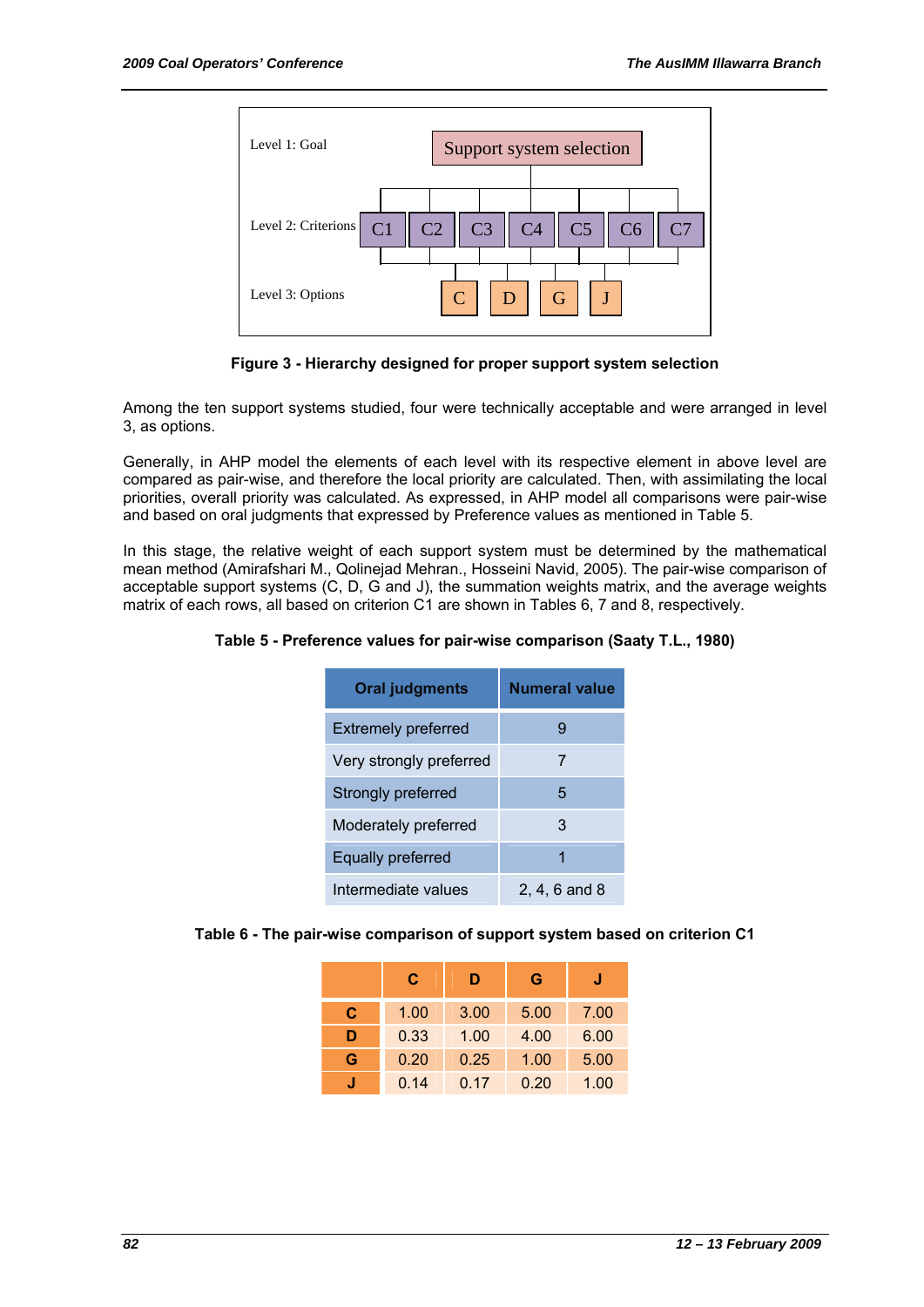|                                  | $\mathbf{C}$ | D    | G     |       |
|----------------------------------|--------------|------|-------|-------|
| С                                | 1.00         | 3.00 | 5.00  | 7.00  |
|                                  | 0.33         | 1.00 | 4.00  | 6.00  |
| G                                | 0.20         | 0.25 | 1.00  | 5.00  |
|                                  | 0.14         | 0.17 | 0.20  | 1.00  |
| <b>Summation of each columns</b> | 1.68         | 4.42 | 10.20 | 19.00 |

**Table 7 - Summation weights matrix based on criterion C1** 

**Table 8 - Average weights matrix of each rows based on criterion C1** 

|                                  | C    |                       |                  |      | D G J The average of each rows |
|----------------------------------|------|-----------------------|------------------|------|--------------------------------|
|                                  | 0.60 |                       | $0.68$ 0.49 0.37 |      | 0.53                           |
|                                  |      | $0.20$ 0.23 0.39 0.32 |                  |      | 0.28                           |
| G                                |      | $0.12$ 0.06 0.10 0.26 |                  |      | 0.13                           |
|                                  | 0.09 | 0.04                  | $0.02$ 0.05      |      | 0.05                           |
| <b>Summation of each columns</b> | 1.00 | 1.00                  | 1.00             | 1.00 | 1.00                           |

Similarly, for criterions C2 to C7 the pair-wise comparison of support system were constructed, then the summation weights matrix and also the average weights matrix of each rows based on criterion C2 to C7 were calculated as shown in Tables 9 to 26, respectively.

**Table 9 - The pair-wise comparison of support system based on criterion C2** 

|   | C    | D    | G    | J    |
|---|------|------|------|------|
| С | 1.00 | 0.50 | 0.20 | 0.14 |
| D | 2.00 | 1.00 | 0.33 | 0.50 |
| G | 5.00 | 3.00 | 1.00 | 0.13 |
|   | 7.00 | 2.00 | 8.00 | 1.00 |

**Table 10 - Summation weights matrix based on criterion C2** 

|                                  | C.    | D    | G    |      |
|----------------------------------|-------|------|------|------|
|                                  | 1.00  | 0.50 | 0.20 | 0.14 |
|                                  | 2.00  | 1.00 | 0.33 | 0.50 |
| G                                | 5.00  | 3.00 | 1.00 | 0.13 |
|                                  | 7.00  | 2.00 | 8.00 | 1.00 |
| <b>Summation of each columns</b> | 15.00 | 6.50 | 9.53 | 1.77 |

**Table 11 - Average weights matrix of each rows based on criterion C2** 

|                                  | C    | D                     | G                |      | J The average of each rows |
|----------------------------------|------|-----------------------|------------------|------|----------------------------|
|                                  | 0.07 |                       | $0.08$ 0.02 0.08 |      | 0.06                       |
|                                  |      | $0.13$ 0.15 0.03 0.28 |                  |      | 0.15                       |
| G                                | 0.33 |                       | $0.46$ 0.10 0.07 |      | 0.24                       |
|                                  | 0.47 | $0.31$ 0.84           |                  | 0.57 | 0.54                       |
| <b>Summation of each columns</b> | 1.00 | 1.00                  | 1.00             | 1.00 | 1.00                       |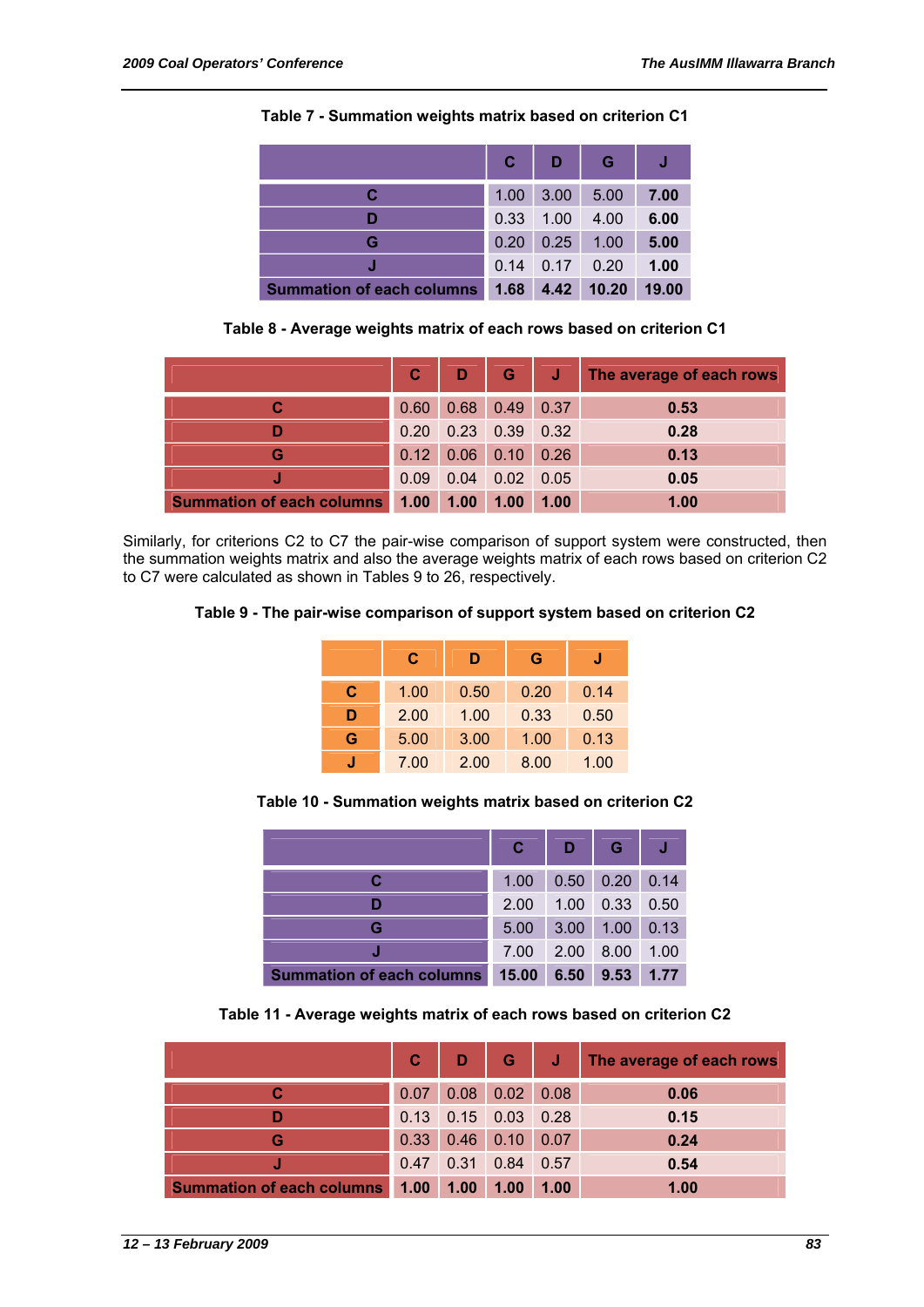|   | C    | D    | G    |      |
|---|------|------|------|------|
| C | 1.00 | 3.00 | 2.00 | 0.50 |
| D | 0.33 | 1.00 | 0.50 | 0.17 |
| G | 0.50 | 2.00 | 1.00 | 0.25 |
|   | 2.00 | 6.00 | 4.00 | 1.00 |

**Table 12 - The pair-wise comparison of support system based on criterion C3** 

**Table 13 - Summation weights matrix based on criterion C3** 

|                                  | С    | D     | G    |      |
|----------------------------------|------|-------|------|------|
|                                  | 1.00 | 3.00  | 2.00 | 0.50 |
|                                  | 0.33 | 1.00  | 0.50 | 0.17 |
| G                                | 0.50 | 2.00  | 1.00 | 0.25 |
|                                  | 2.00 | 6.00  | 4.00 | 1.00 |
| <b>Summation of each columns</b> | 3.83 | 12.00 | 7.50 | 1.92 |

**Table 14 - Average weights matrix of each rows based on criterion C3** 

|                                  |      |      |                       |      | C D G J The average of each rows |
|----------------------------------|------|------|-----------------------|------|----------------------------------|
|                                  | 0.26 |      | $0.25$ 0.27 0.26      |      | 0.26                             |
|                                  | 0.09 |      | $0.08$ 0.07           | 0.09 | 0.08                             |
| G                                |      |      | $0.13$ 0.17 0.13 0.13 |      | 0.14                             |
|                                  | 0.52 |      | $0.50$ $0.53$ $0.52$  |      | 0.52                             |
| <b>Summation of each columns</b> | 1.00 | 1.00 | 1.00                  | 1.00 | 1.00                             |

**Table 15 - The pair-wise comparison of support system based on criterion C4** 

|   | С    | D    | G    |      |
|---|------|------|------|------|
| C | 1.00 | 3.00 | 0.50 | 0.25 |
| D | 0.33 | 1.00 | 0.20 | 0.13 |
| G | 2.00 | 5.00 | 1.00 | 0.33 |
|   | 4.00 | 8.00 | 3.00 | 1.00 |

**Table 16 - Summation weights matrix based on criterion C4** 

|                                  | C    | D     | G    |      |
|----------------------------------|------|-------|------|------|
|                                  | 1.00 | 3.00  | 0.50 | 0.25 |
|                                  | 0.33 | 1.00  | 0.20 | 0.13 |
| G                                | 2.00 | 5.00  | 1.00 | 0.33 |
|                                  | 4.00 | 8.00  | 3.00 | 1.00 |
| <b>Summation of each columns</b> | 7.33 | 17.00 | 4.70 | 1.71 |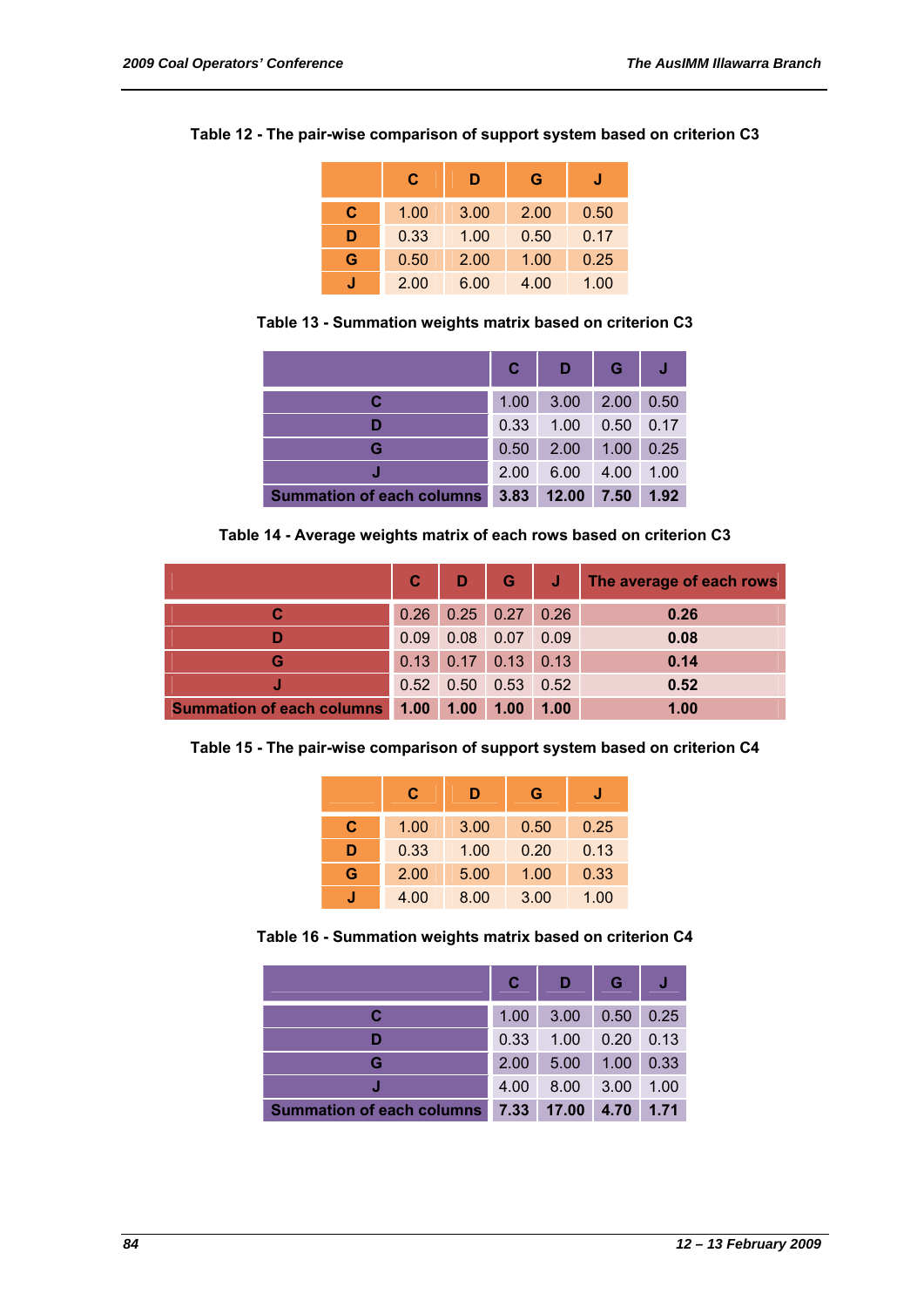|                                  | $\mathbf{C}$ |                       |                  |      | D G J The average of each rows |
|----------------------------------|--------------|-----------------------|------------------|------|--------------------------------|
|                                  |              | $0.14$ 0.18 0.11 0.15 |                  |      | 0.14                           |
|                                  | 0.05         |                       | $0.06$ 0.04 0.07 |      | 0.06                           |
| G                                | 0.27         |                       | $0.29$ 0.21 0.20 |      | 0.24                           |
|                                  |              | $0.55$ 0.47 0.64      |                  | 0.59 | 0.56                           |
| <b>Summation of each columns</b> | 1.00         | 1.00                  | 1.00             | 1.00 | 1.00                           |

**Table 17 - Average weights matrix of each rows based on criterion C4** 

**Table 18 - The pair-wise comparison of support system based on criterion C5** 

|   | С    | D    | G    |      |
|---|------|------|------|------|
| C | 1.00 | 0.17 | 0.25 | 3.00 |
| D | 6.00 | 1.00 | 2.00 | 9.00 |
| G | 4.00 | 0.50 | 1.00 | 5.00 |
|   | 0.33 | 0.11 | 0.20 | 1.00 |

**Table 19 - Summation weights matrix based on criterion C5** 

|                                  |       | D                 | G.      |       |
|----------------------------------|-------|-------------------|---------|-------|
|                                  | 1.00  | $0.17$ 0.25       |         | 3.00  |
|                                  | 6.00  | 1.00              | $-2.00$ | 9.00  |
| G                                | 4.00  | 0.50              | 1.00    | 5.00  |
|                                  | 0.33  | $0.11 \quad 0.20$ |         | 1.00  |
| <b>Summation of each columns</b> | 11.33 | 1.78              | 3.45    | 18.00 |

**Table 20 - Average weights matrix of each rows based on criterion C5** 

|                                  | C    | D           | G           | <b>AV</b> | The average of each rows |
|----------------------------------|------|-------------|-------------|-----------|--------------------------|
|                                  | 0.09 | 0.09        | 0.07        | 0.17      | 0.11                     |
|                                  | 0.53 |             | $0.56$ 0.58 | 0.50      | 0.54                     |
| G                                | 0.35 | $0.28$ 0.29 |             | 0.28      | 0.30                     |
|                                  | 0.03 | 0.06        | 0.06        | 0.06      | 0.05                     |
| <b>Summation of each columns</b> | 1.00 | 1.00        | 1.00        | 1.00      | 1.00                     |

**Table 21 - The pair-wise comparison of support system based on criterion C6** 

|   | С    | D    | G    | J    |
|---|------|------|------|------|
| C | 1.00 | 0.50 | 5.00 | 3.00 |
| D | 2.00 | 1.00 | 8.00 | 6.00 |
| G | 0.20 | 0.13 | 1.00 | 0.33 |
|   | 0.33 | 0.17 | 3.00 | 1.00 |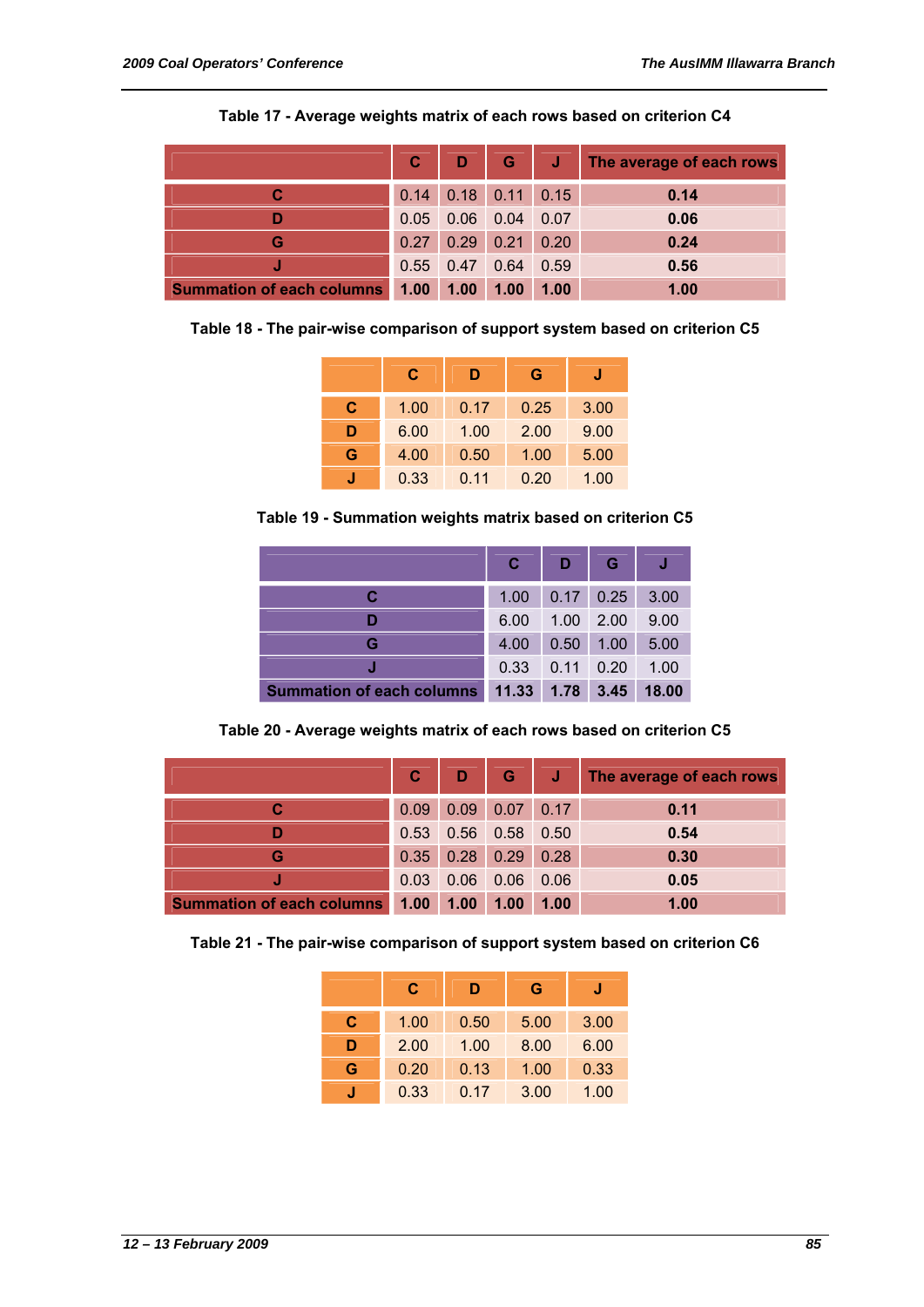|                                  | С    | D    | G     |       |
|----------------------------------|------|------|-------|-------|
| С                                | 1.00 | 0.50 | 5.00  | 3.00  |
|                                  | 2.00 | 1.00 | 8.00  | 6.00  |
| G                                | 0.20 | 0.13 | 1.00  | 0.33  |
|                                  | 0.33 | 0.17 | 3.00  | 1.00  |
| <b>Summation of each columns</b> | 3.53 | 1.79 | 17.00 | 10.33 |

**Table 22 - Summation weights matrix based on criterion C6** 

**Table 23 - Average weights matrix of each rows based on criterion C6** 

|                                  | $\mathbf{C}$ |      |                  |      | D G J The average of each rows |
|----------------------------------|--------------|------|------------------|------|--------------------------------|
|                                  | 0.28         |      | $0.28$ 0.29 0.29 |      | 0.29                           |
|                                  | 0.57         |      | $0.56$ 0.47      | 0.58 | 0.54                           |
| G                                | 0.06         | 0.07 | 0.06             | 0.03 | 0.05                           |
|                                  | 0.09         |      | $0.09$ 0.18 0.10 |      | 0.12                           |
| <b>Summation of each columns</b> | 1.00         | 1.00 | 1.00             | 1.00 | 1.00                           |

**Table 24 - The pair-wise comparison of support system based on criterion C7** 

|   | C    | D    | G    |      |
|---|------|------|------|------|
| C | 1.00 | 2.00 | 0.25 | 0.33 |
| D | 0.50 | 1.00 | 0.17 | 0.25 |
| G | 4.00 | 6.00 | 1.00 | 3.00 |
|   | 3.00 | 4.00 | 0.33 | 1.00 |

**Table 25 - Summation weights matrix based on criterion C7** 

|                                  | С    | D     | G    |      |
|----------------------------------|------|-------|------|------|
| С                                | 1.00 | 2.00  | 0.25 | 0.33 |
| D                                | 0.50 | 1.00  | 0.17 | 0.25 |
| G                                | 4.00 | 6.00  | 1.00 | 3.00 |
|                                  | 3.00 | 4.00  | 0.33 | 1.00 |
| <b>Summation of each columns</b> | 8.50 | 13.00 | 1.75 | 4.58 |

**Table 26 - Average weights matrix of each rows based on criterion C7** 

|                                  | $\mathbf{C}$ |                       |             |      | D G J The average of each rows |
|----------------------------------|--------------|-----------------------|-------------|------|--------------------------------|
|                                  |              | $0.12$ 0.15 0.14 0.07 |             |      | 0.12                           |
|                                  | 0.06         |                       | $0.08$ 0.10 | 0.05 | 0.07                           |
| G                                |              | $0.47$ 0.46 0.57      |             | 0.65 | 0.54                           |
|                                  |              | $0.35$ 0.31 0.19 0.22 |             |      | 0.27                           |
| <b>Summation of each columns</b> | 1.00         | 1.00                  | 1.00        | 1.00 | 1.00                           |

In fact, the last columns in average weights matrix tables (Tables 8, 11, 14, 17, 20, 23 and 26) shows the relative directions vector for support system options based on criterions. Therefore, the weights of support system options relative to criterions are shown in Table 27.

**Table 27 - Weights of support system options relation to criterion**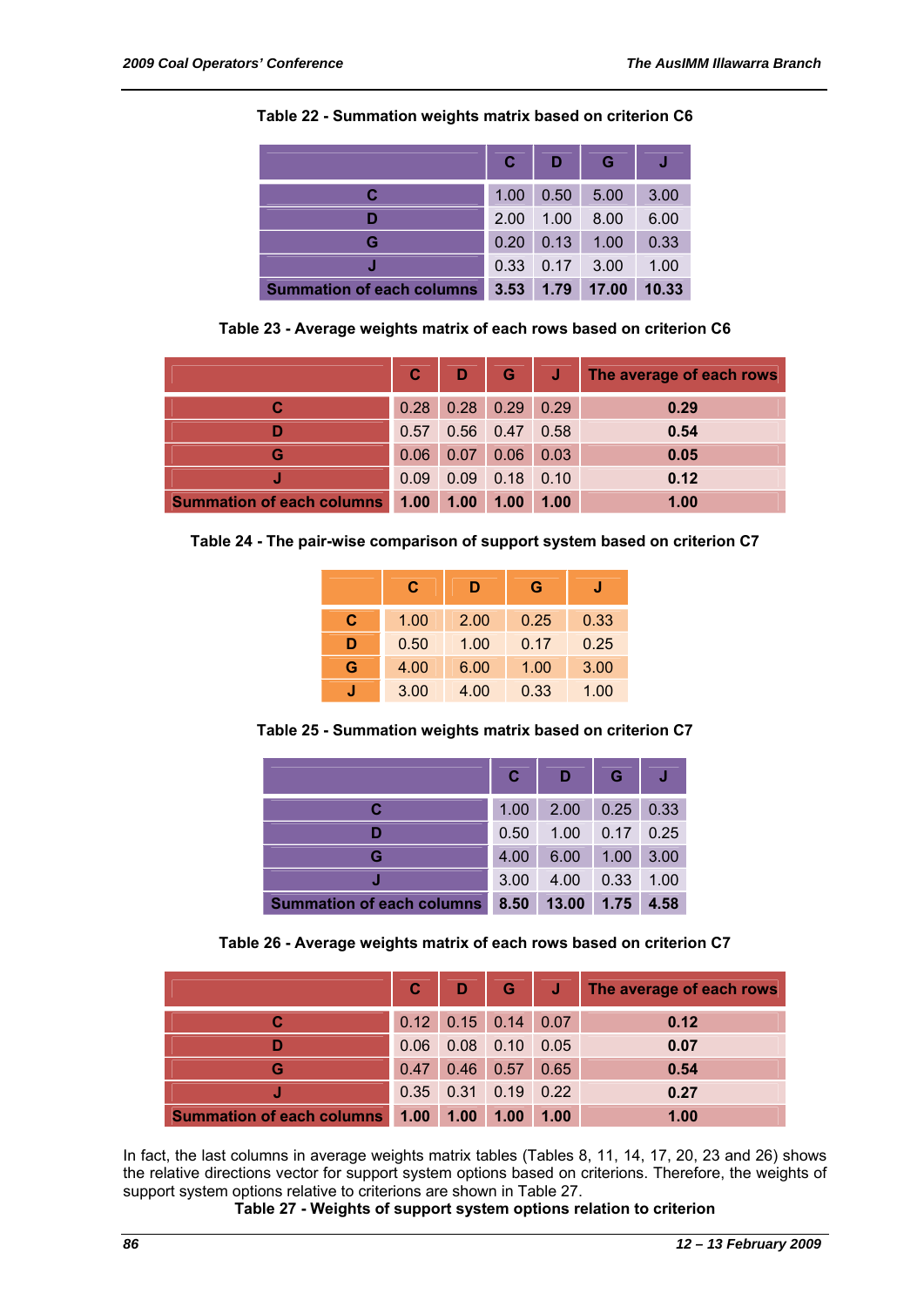|   | C1   |      | $\overline{C3}$ | $-4$ $C4$ | C5   | CC6  | <b>C7</b> |
|---|------|------|-----------------|-----------|------|------|-----------|
| С | 0.53 | 0.06 | 0.26            | 0.14      | 0.11 | 0.29 | 0.12      |
| D | 0.28 | 0.15 | 0.08            | 0.06      | 0.54 | 0.54 | 0.07      |
| G | 0.13 | 0.24 | 0.14            | 0.24      | 0.30 | 0.05 | 0.54      |
|   | 0.05 | 0.54 | 0.52            | 0.56      | 0.05 | 0.12 | 0.27      |

After determination of support system options weight relative to criterions, consideration was given next to the pair-wise comparison of criterions. In other word, the role and share of each criterion in the selection of the proper support system should be understood. For this purpose, the criterions must be compared as pair-wise. The results are given in Table 28.

**Table 28 - The pair-wise comparison of criterions relative to itself** 

|                | C <sub>1</sub> | C <sub>2</sub> | C <sub>3</sub> | C <sub>4</sub> | C <sub>5</sub> | C6   | C <sub>7</sub> |
|----------------|----------------|----------------|----------------|----------------|----------------|------|----------------|
| C <sub>1</sub> | 1.00           | 0.50           | 0.33           | 0.20           | 2.00           | 2.00 | 4.00           |
| C <sub>2</sub> | 2.00           | 1.00           | 0.50           | 0.25           | 5.00           | 3.00 | 3.00           |
| C <sub>3</sub> | 3.00           | 2.00           | 1.00           | 0.33           | 7.00           | 3.00 | 5.00           |
| C <sub>4</sub> | 5.00           | 4.00           | 3.00           | 1.00           | 8.00           | 5.00 | 9.00           |
| C <sub>5</sub> | 0.50           | 0.20           | 0.14           | 0.13           | 1.00           | 0.50 | 2.00           |
| C6             | 0.50           | 0.33           | 0.33           | 0.20           | 2.00           | 1.00 | 3.00           |
| C <sub>7</sub> | 0.25           | 0.33           | 0.20           | 0.11           | 0.50           | 0.33 | 1.00           |

Similarly, the summation weights matrix and the average weights matrix were calculated and the results are shown in Tables 29 and 30, respectively.

#### **Table 29 - Summation weights matrix of criterions**

|                                  | C <sub>1</sub> | C <sub>2</sub> | C <sub>3</sub> | C4   | C <sub>5</sub> | C6    | C <sub>7</sub> |
|----------------------------------|----------------|----------------|----------------|------|----------------|-------|----------------|
| C <sub>1</sub>                   | 1.00           | 0.50           | 0.33           | 0.20 | 2.00           | 2.00  | 4.00           |
| C <sub>2</sub>                   | 2.00           | 1.00           | 0.50           | 0.25 | 5.00           | 3.00  | 3.00           |
| C <sub>3</sub>                   | 3.00           | 2.00           | 1.00           | 0.33 | 7.00           | 3.00  | 5.00           |
| C <sub>4</sub>                   | 5.00           | 4.00           | 3.00           | 1.00 | 8.00           | 5.00  | 9.00           |
| C <sub>5</sub>                   | 0.50           | 0.20           | 0.14           | 0.13 | 1.00           | 0.50  | 2.00           |
| C6                               | 0.50           | 0.33           | 0.33           | 0.20 | 2.00           | 1.00  | 3.00           |
| C <sub>7</sub>                   | 0.25           | 0.33           | 0.20           | 0.11 | 0.50           | 0.33  | 1.00           |
| <b>Summation of each columns</b> | 12.25          | 8.37           | 5.51           | 2.22 | 25.50          | 14.83 | 27.00          |

**Table 30 - Average weights matrix of each row** 

|                                                  | C <sub>1</sub>    | C <sub>2</sub> | C <sub>3</sub> | C <sub>4</sub> | C <sub>5</sub> | C6   | C <sub>7</sub> | The average of each<br>rows |
|--------------------------------------------------|-------------------|----------------|----------------|----------------|----------------|------|----------------|-----------------------------|
| <sub>C1</sub>                                    | 0.08              | 0.06           | 0.06           | 0.09           | 0.08           | 0.13 | 0.15           | 0.09                        |
| C <sub>2</sub>                                   | 0.16              | 0.12           | 0.09           | 0.11           | 0.20           | 0.20 | 0.11           | 0.14                        |
| C <sub>3</sub>                                   | 0.24              | 0.24           | 0.18           | 0.15           | 0.27           | 0.20 | 0.19           | 0.21                        |
| C <sub>4</sub>                                   | 0.41              | 0.48           | 0.54           | 0.45           | 0.31           | 0.34 | 0.33           | 0.41                        |
| C <sub>5</sub>                                   | 0.04              | 0.02           | 0.03           | 0.06           | 0.04           | 0.03 | 0.07           | 0.04                        |
| C6                                               | 0.04              | 0.04           | 0.06           | 0.09           | 0.08           | 0.07 | 0.11           | 0.07                        |
| C <sub>7</sub>                                   | 0.02              | 0.04           | 0.04           | 0.05           | 0.02           | 0.02 | 0.04           | 0.03                        |
| <b>Summation</b><br><b>of</b><br>each<br>columns | 1.00 <sub>1</sub> | 1.00           | 1.00           | 1.00           | 1.00           | 1.00 | 1.00           | 1.00                        |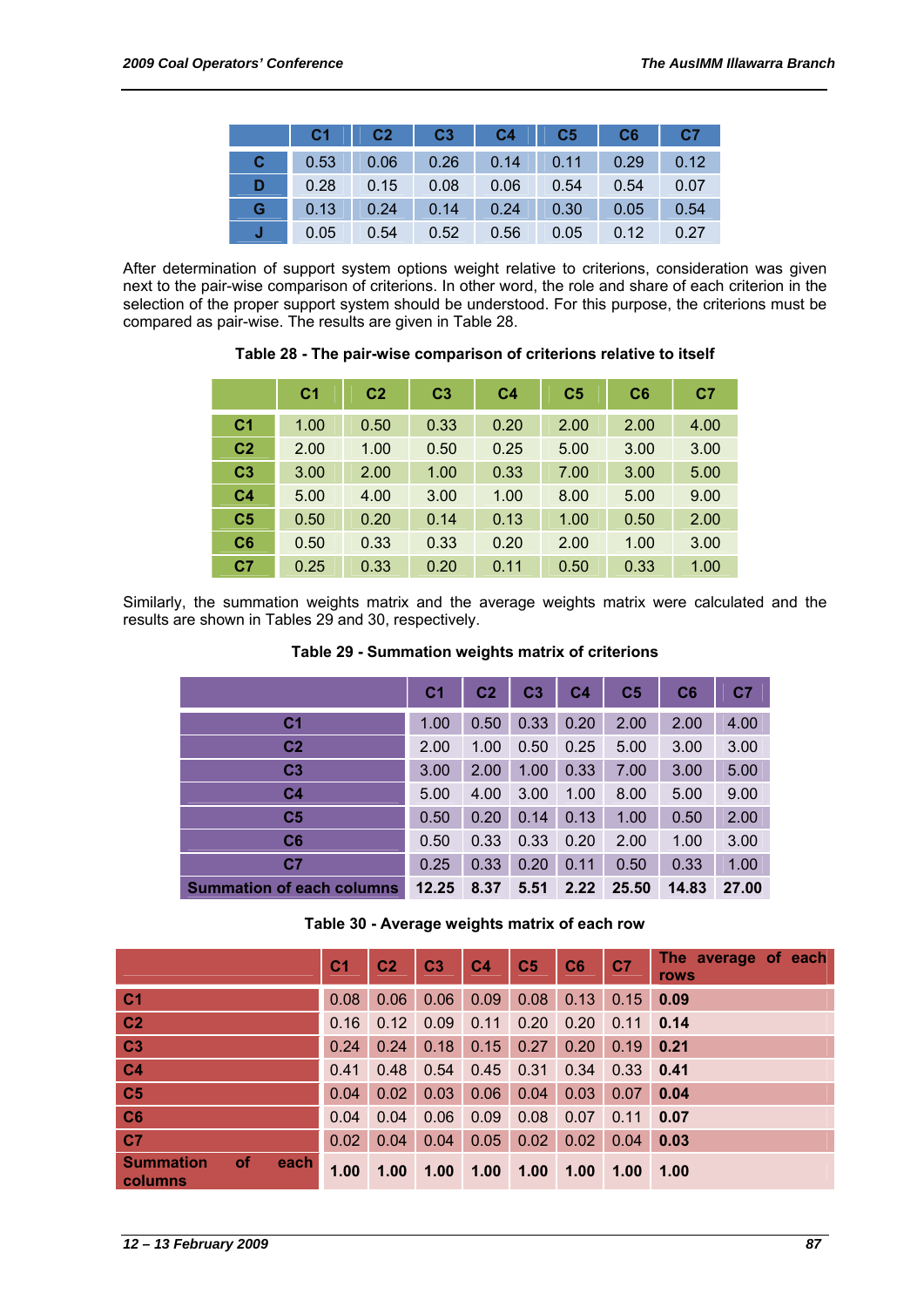In fact, the last column of Table 30 is the total utilization vector, as follow:

# $(0.09, 0.14, 0.21, 0.41, 0.04, 0.07, 0.03)$

(4)

By multiplying this vector in matrix of Table 27, the final weight of each support system options were obtain. Therefore:

# *The weight of C:*   $(0.53 \times 0.09) + (0.06 \times 0.14) + (0.26 \times 0.21) + (0.14 \times 0.41) + (0.11 \times 0.04) + (0.29 \times 0.07) + (0.12 \times 0.03) = 0.1964$

*The weight of D:*   $(0.28 \times 0.09) + (0.15 \times 0.14) + (0.08 \times 0.21) + (0.06 \times 0.41) + (0.54 \times 0.04) + (0.54 \times 0.07) + (0.07 \times 0.03) = 0.1491$ 

*The weight of G:*   $(0.13 \times 0.09) + (0.24 \times 0.14) + (0.14 \times 0.21) + (0.24 \times 0.41) + (0.30 \times 0.04) + (0.05 \times 0.07) + (0.54 \times 0.03) = 0.2048$ 

## *The weight of J:*   $(0.05 \times 0.09) + (0.54 \times 0.14) + (0.52 \times 0.21) + (0.56 \times 0.41) + (0.05 \times 0.04) + (0.12 \times 0.07) + (0.27 \times 0.03) = 0.4374$

By arranging the final weight of support system options, the preferences of support systems options are demonstrated in Table 31.

|               | preference   Support system   Final weight |        |
|---------------|--------------------------------------------|--------|
|               | J                                          | 0.4374 |
| $\mathcal{P}$ | G                                          | 0.2048 |
| 3             | C.                                         | 0.1964 |
|               |                                            | 0.1491 |

| Table 31 - Preference of support system options |  |  |
|-------------------------------------------------|--|--|
|-------------------------------------------------|--|--|

Based on the result of AHP model, option J, i.e., application of steel arches with 1 m spacing together with rockbolt is the most preference option. In sequence, option G (application of steel arches with 0.5 m spacing), option C (supporting by B40 shotcrete 8 cm in thickness together with rockbolt), and option D (application of roof piping together cement injection), are the next preference, respectively.

#### **CONCLUSIONS**

This study shows that the AHP model is an adequate technique for selection of tunnel support system. Usually the system selection based on experience with consideration of the many decision criterions not only is confusing task, but also the share of each criterion in final selection is not well understood. However, the organization problem based on AHP model can result to valuable decision criterion. In this study, among the technical viewpoint acceptable options, the option J, i.e., application of steel arches with 1 m spacing together with rockbolt was selected. Combined of steel arches with rockbolt provides the stability and reduce the costs of support system as well. Of course, before the usage of the AHP model, for safety factor determination, the support system should be analysed based on empirical, analytical or numerical conventional methods. However, based on this case study, it is concluded that the combination of the numerical model for determination of safety factor and the AHP model for preferential, is a suitable approach in selection of main tunnel support system.